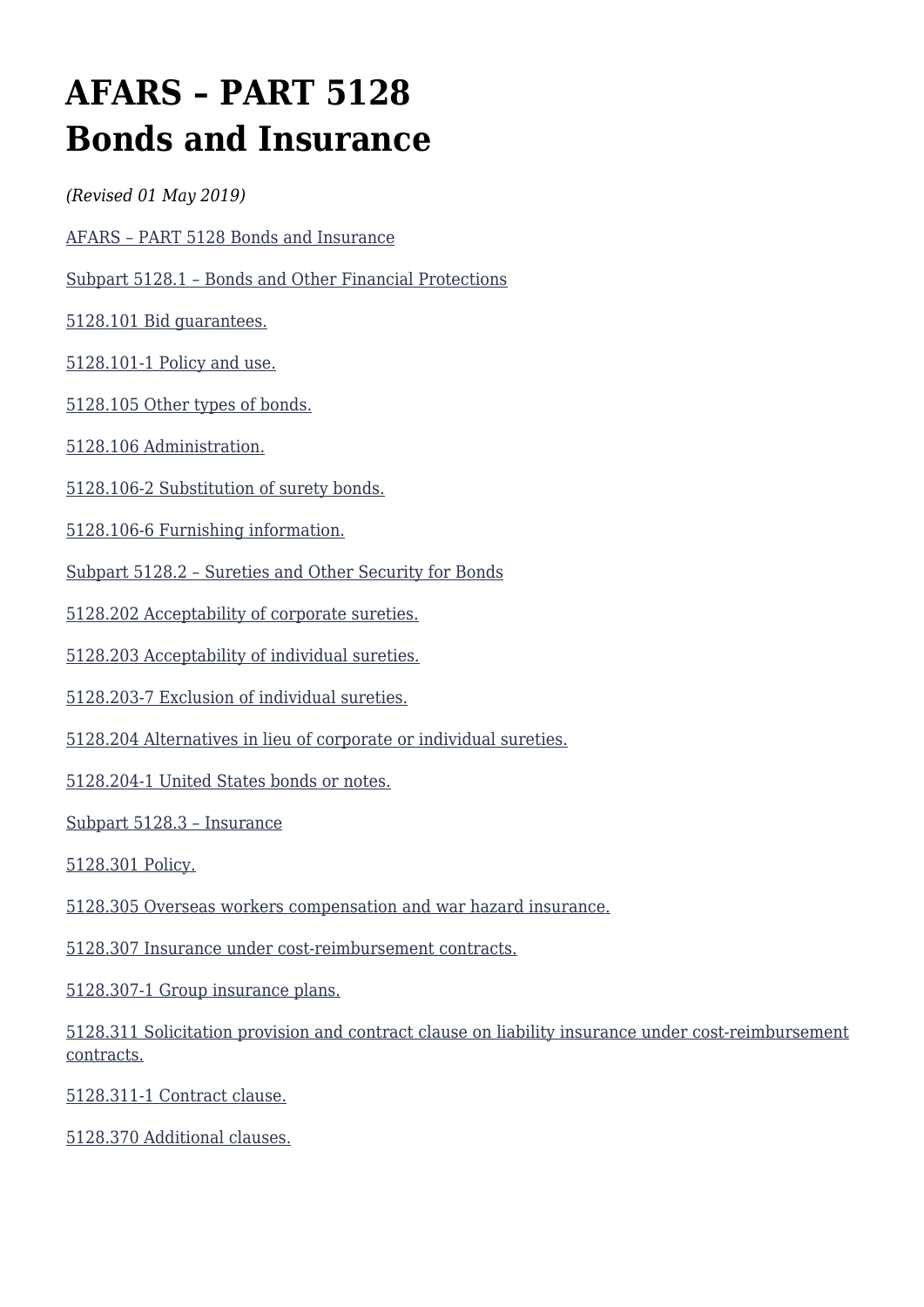# **Subpart 5128.1 – Bonds and Other Financial Protections**

# **5128.101 Bid guarantees.**

#### **5128.101-1 Policy and use.**

(c) The Assistant Secretary of the Army (Acquisition, Logistics and Technology) may authorize class waivers at FAR 28.101-1. See Appendix GG for further delegation.

#### **5128.105 Other types of bonds.**

The head of the contracting activity may approve using other types of bonds in connection with acquiring particular supplies or services. See Appendix GG for further delegation.

### **5128.106 Administration.**

#### **5128.106-2 Substitution of surety bonds.**

(a) The head of the contracting activity may approve actions at FAR 28.106-2. See Appendix GG for further delegation.

#### **5128.106-6 Furnishing information.**

(c) The Assistant Secretary of the Army (Acquisition, Logistics and Technology) shall make the determination at FAR 28.106-6(c). See Appendix GG for further delegation.

# **Subpart 5128.2 – Sureties and Other Security for Bonds**

# **5128.202 Acceptability of corporate sureties.**

(c) If corporate surety information from the U.S. Department of the Treasury website is not available, distribute in accordance with head of the contracting activity (HCA) instructions.

# **5128.203 Acceptability of individual sureties.**

(g) Refer evidence to the local contracting office's procurement fraud advisor. See Army Regulation 27-40 Litigation.

#### **5128.203-7 Exclusion of individual sureties.**

(d) Send the determination and findings justifying acceptance to the HCA. If the HCA concurs, send the request and concurrence through the addressee in 5101.290(b)(5) to the Assistant Secretary of the Army (Acquisition, Logistics and Technology) for a determination. See Appendix GG for further delegation.

# **5128.204 Alternatives in lieu of corporate or individual sureties.**

#### **5128.204-1 United States bonds or notes.**

When a contractor furnishes security in lieu of corporate or individual sureties on bonds, the contracting officer must send a certified copy of the receipt for the deposited security and a certified copy of any required power of attorney and agreement to legal counsel along with the bond.